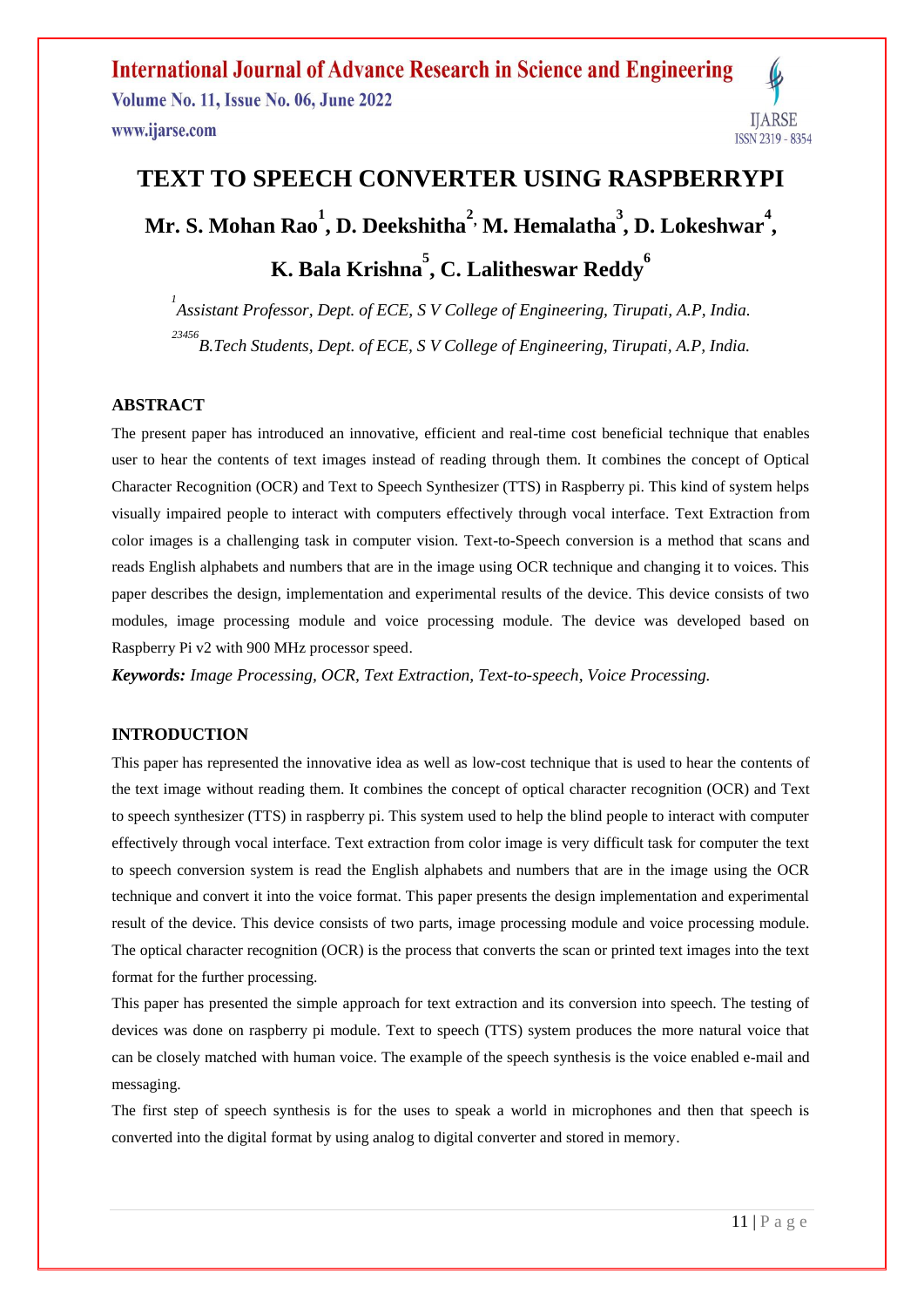**Volume No. 11, Issue No. 06, June 2022** 

www.ijarse.com

#### **LITERATURE REVIEW**

Reading is important in today's life. Printed text is everywhere in the form of receipts, bank documents, reports, books. There are many systems done text to speech conversion, but they can't handle product labeling. But big limitation is use of this is difficult for blind people. This paper proposed camera-based text reading to help blind peoples to read the product label. Main prototype of this system is:

1) Novel based algorithm to solve aiming problem.

2) Novel algorithm of automatic text localization to remove the background of the text image.

3) Camera based framework used for blind people to read text.

**Chaw su thuet.al** proposed text to speech conversion. This paper considers computer-based system that can read any text, whether it was introduced in the computer by scan and submitted to an OCR system. There are many systems which convert text into speech .The OCR system is used for the character recognition. The recognize character save in notepad file as text. Then this text file directly gives to the computer as a input. Then speech through that using MATLAB. But this system cannot detect small letters.

Proposed that this project introduced smart device that useful for visually impaired people. This project uses the technology of camera-based device that can be useful for blind people to read documents. The work is implementing capturing image technique in an embedded system .In this system has a camera as an input device to detect the printed text for recognition and that scanned text is process by a software OCR.

#### **Sohaib Eshan Bazai, "Motion based smart assistant for visually impaired people" June 2020**

The present paper deals with building a smart assistant with the aim of assisting the visually impaired people in mobility with confidence by realizing the nearby obstacles and also implement image processing techniques to recognize people.

### **Saidur Rahman, "Design and Implementation of a Smart Assistive System for Visually Impaired People Using Arduino" November 2019**

Now a day's many visually impaired people face many problems when they walk on the streets or roads. These visually impaired people need a device that is used in avoiding an obstacle and also aware people by using voice guidance.

#### **EXISTING METHOD**

The below figure explains the flow of the text to speech module which is explained in detail as follows: Text to speech conversion can be accomplished by starting with the method of pre-processing of the input text. Here the text abbreviations, acronyms and numbers are expanded. The pre-processed text will then be converted to Unicode. Unicode has the explicit aim of transcending the limitations of trad encodings. Here the pre-processed text is used to identify the fonts of input text and is converted to Unicode. Now, the encoded text is segmented into syllables and the duplicates are removed.

The syllabled text is then mapped with the syllable sound files in the database. These syllables will be then concatenated and smoothened for resultant outputs. This is done by optimal coupling algorithm. This gives a smooth human speech output. Variations can be applied to the resulting output. Voice, rate, volume, of the output speech can be suitably by the user.

**IJARSE** 

ISSN 2319 - 8354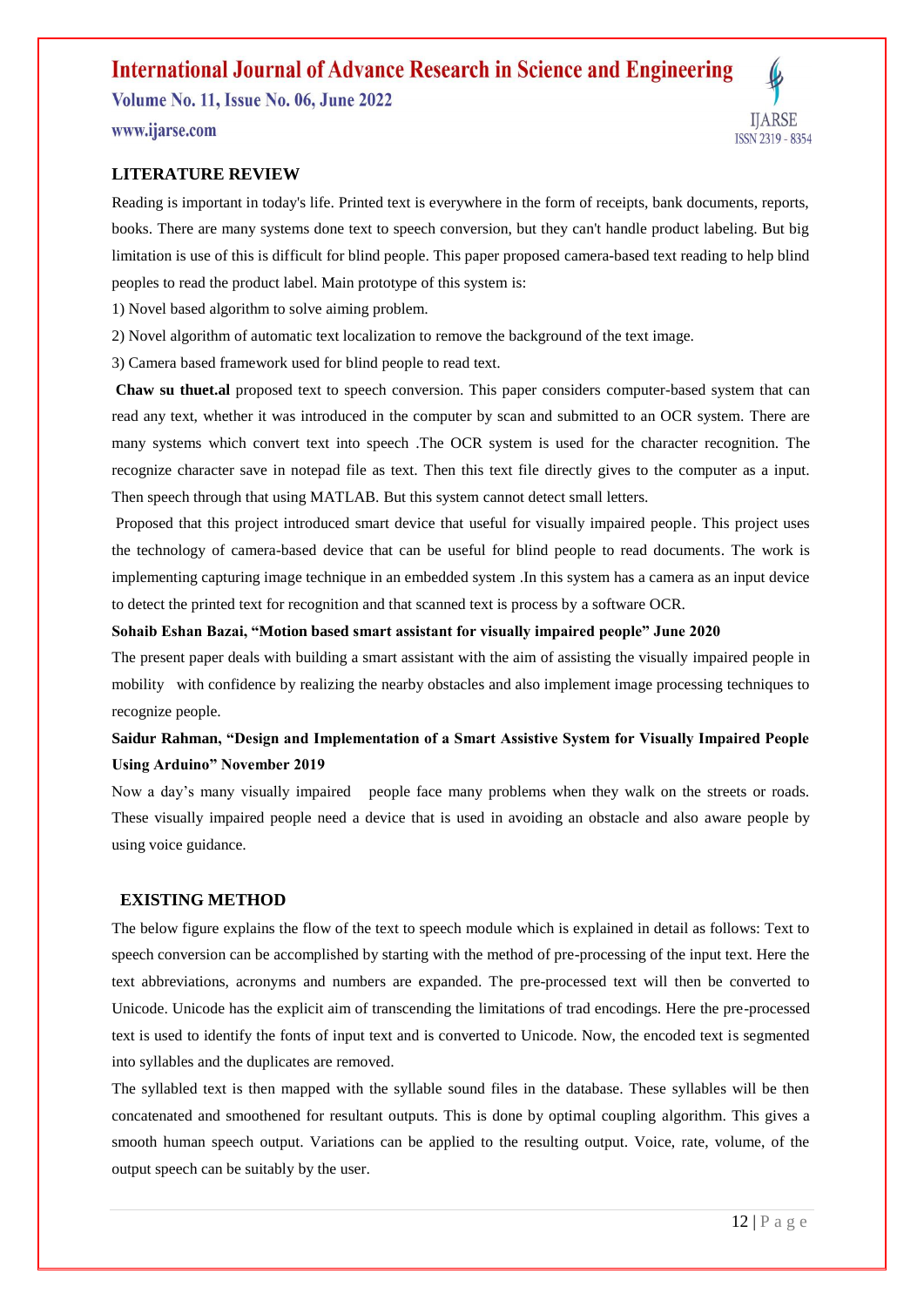**Volume No. 11, Issue No. 06, June 2022** www.ijarse.com





 *Fig 1: Block diagram of Existing method*

#### **PROPOSED METHOD**

OCR is main element. It can convert the scanning image into editable text. OCR is implemented in this project to recognize characters which are then read out by the systems through a speaker. It is method that scans and reads English alphabet and numbers. Webcam focused on text and it taking a picture. there are some delays is required. after the delay, it taking the picture and the processed by raspberry- pi So that the steps for character recognition.

- Webcam capture the image then image can read.
- Pre-processing is done in 2nd step color image is converted into gray scale and gray scale is converted into the binary image.
- Character is extract and resize the image.
- Load templates that can be matched.
- Remove the background

 Edge detection is done in last step of character recognition in that open the text file and write the file.so that the output is stored in text format.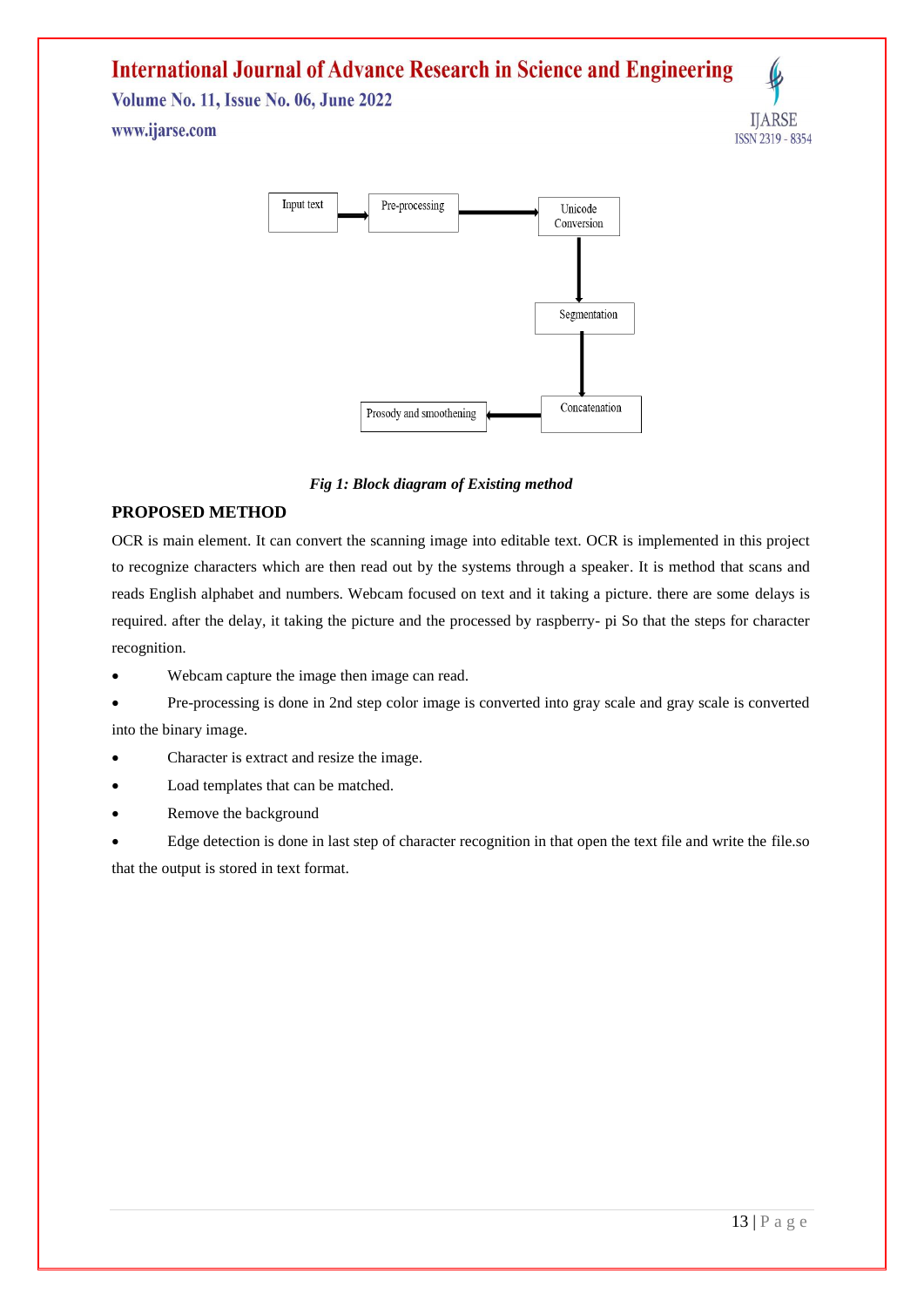**Volume No. 11, Issue No. 06, June 2022** www.ijarse.com





**Fig.2 Block diagram of Proposed method**

#### **METHODS OR TECHNIQUES USED**

Python software is installed in raspberry pi. This software is used to convert the image file to text file.py extract the text. VNC Viewer is also used in order to connect deices such as local computers and mobile devices or smart phones with VNC Viewer software installed can access and take control of a computer in another location.

#### **RESULT**

Testing for different Text **INPUT TEXT 1**: **SV COLLEGES**

**OUTPUT 1:** 

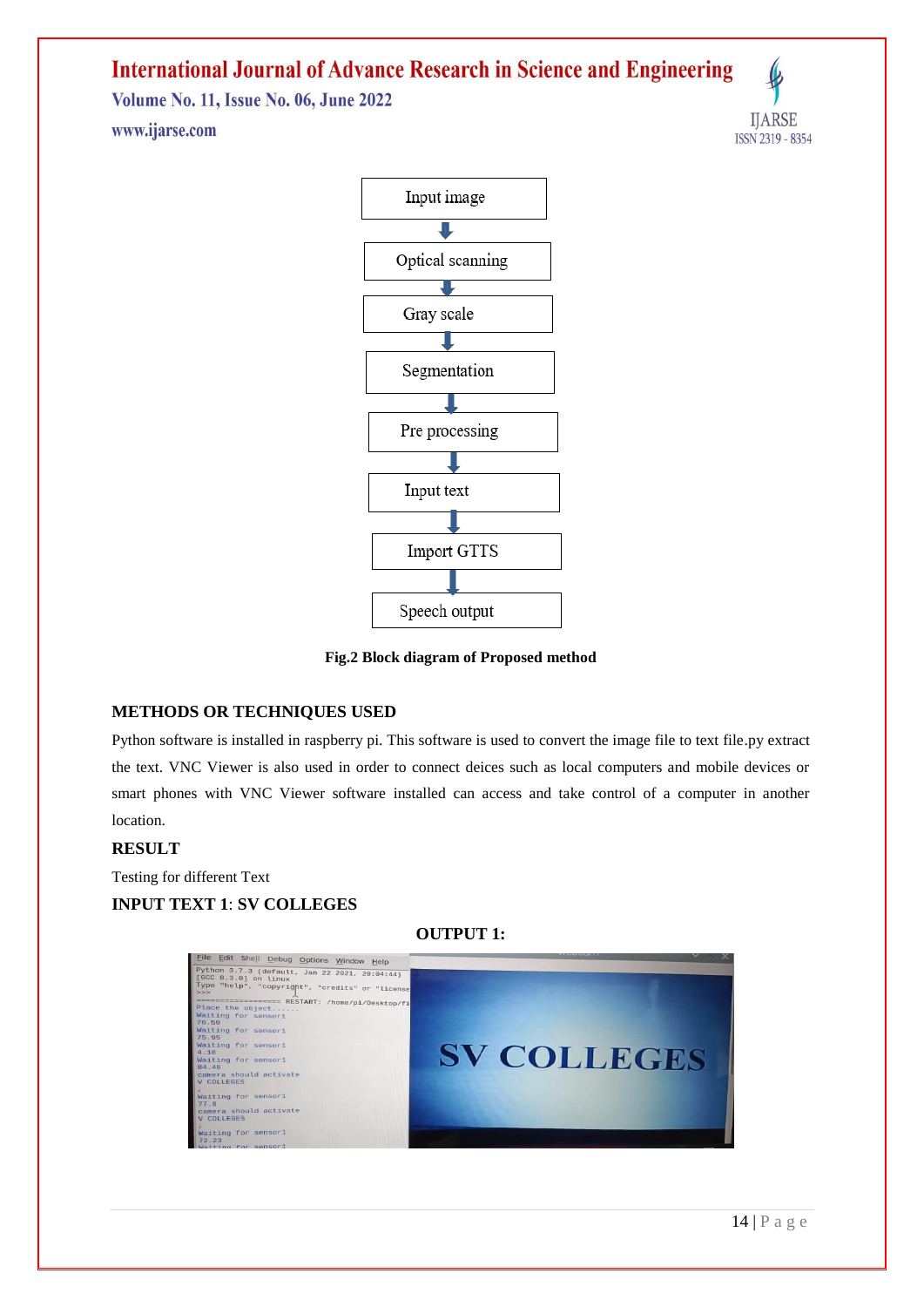**Volume No. 11, Issue No. 06, June 2022** 

#### www.ijarse.com



## **INPUT TEXT 2**: **DEPARTMENT OF ECE**

### **OUTPUT 2:**



#### **ADVANTAGES**

1. Visually impaired people can live an independent life. They do not dependent on other people for their own work.

2. Due to the graphical user interface (GUI), the visually impaired people can interact with the application easily.

3. It also helps to learn the pronunciation of the word in the written language with help of text to speech module.

4. It can be used by normal or illiterate people who can't read the language but understands it.

5. We also employ the Microsoft's speech synthesizer for text to speech conversion due to this we can use this application in Laptop as well as Tab.

6. To read English character from images.

7. This system is portable and easy to operate.

#### **APPLICATIONS**

1. For visually impaired people in public places like mall, bank statement, hospital, hotel menus, any shops etc.

2. For normal and illiterate people.

3. It is use for foreign language. Such type of technology will help people travelling abroad for understanding sign, destination of buses and trains, names of streets etc.

#### **CONCLUSION**

Text-to-Speech device can change the text image input into sound with a performance that is high enough and a readability tolerance of less than 2%, with the average time processing less than seven minutes for A4 paper size. This portable device, requires internet connection, and can be used independently this method, we can make editing process of books or webpages easier. To evaluate the effectiveness or efficiency of our proposed system, we apply this algorithm on various captured images. We have collected images of book covers, product labels, natural scene images names, documents etc.